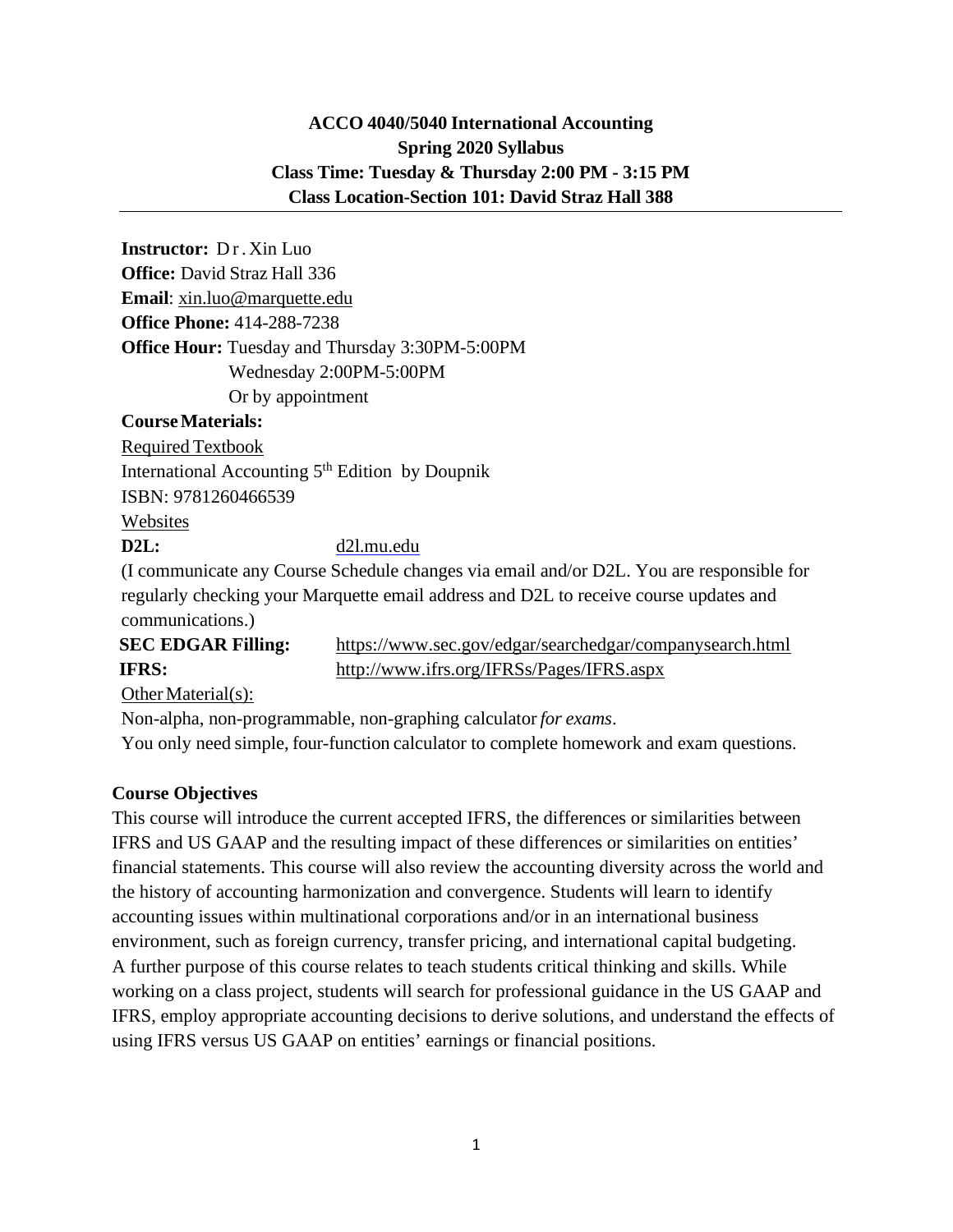## **ACCO 4040/5040 and the Marquette Core Curriculum:**

This course is directly related to two learning outcomes (#5  $\&$  #6) of the Marquette University Core:

#5. Leaders in Discovery: Marquette students will advance understanding of the world by identifying significant questions and then searching for answers based on a systematic process of discovery that is rooted in intellectual inquiry and the Jesuit liberal arts tradition.

#6. Global Problem Solvers: Marquette students are well-practiced in cooperative and cross disciplinary problem-solving skills and they can present innovative solutions that draw from theological, philosophical, qualitative and quantitative perspectives to address the increasingly blurred lines between local and global challenges.

ACCO 4040/5040 covers topics such as the comparison of world-wide accounting standards, the harmonization and convergence of accounting standards across the world, and critical accounting issues faced by multinational corporations.

The learning outcome of understanding the crucial accounting issues in multinational corporations and/or in an international business environment is directly aligned with #5 of the University Core and is assessed through the Background Summary of Trade War. The Background Summary of Trade War assignment guides students to reflect on current events and to discover relevant accounting issues in an international business environment.

The learning outcome of understanding the differences or similarities between IFRS and US GAAP, and the application of IFRS and US GAAP to real life cases is directly aligned with #6 of the University Core and is assessed through the International Financial Reporting Project. The International Financial Reporting Project prepares students understand the complexity of global financial reporting.

#### **College of Business Administration Assessment Statement**

The fundamental mission of the College of Business Administration is to provide a quality education grounded in Catholic, Jesuit intellectual values. Students are expected to learn how to function effectively in a diverse and global economy so that they may develop into ethical and socially responsible global leaders and responsible members of their organizations and communities. As one of many methods of assuring that the goals of our educational mission are successfully met, the college regularly and systematically engages in the assessment of these competencies.

Students in the Bachelor of Science in Business Administration program are assessed on their ability to reason ethically, communicate effectively, analyze critically, and understand local, national and global business and cultural issues. Students in our MBA program are assessed on their competency to communicate effectively, reason ethically and apply critical thinking, as well as their capacity to comprehend the global strategic issues of firms and perform fundamental activities of business managers. Students majoring in our other graduate and undergraduate programs are assessed on specific competencies related to their disciplines.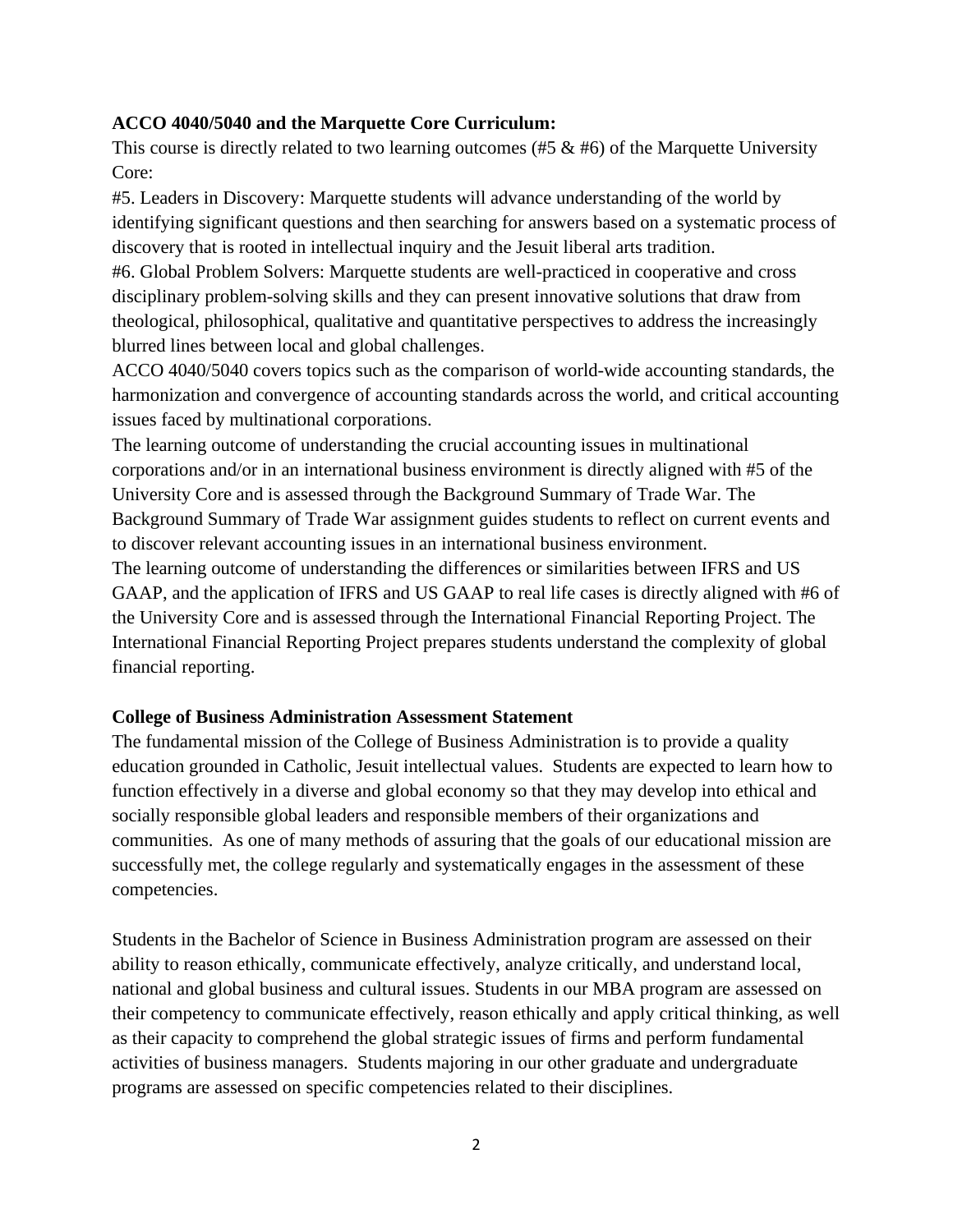Assessment takes place each semester in all programs using quantifiable measures; the data is analyzed and the information is used to help continuously improve the educational process. The College of Business Administration is dedicated to successfully providing a quality education for our students and assessment is part of the process the college uses to evaluate our success. Additional information on assessment can be found at (http://www.marquette.edu/assessment/) or in the assurance of learning tabs under http://business.marquette.edu/academics/assurance-oflearning-undergrad or<http://business.marquette.edu/academics/assurance-of-learning-graduate>

The College of Business Administration's undergraduate assessment goals are:

- i. Demonstrate effective communication skills to business situations
- ii. Analyze the global business environment
- iii. Analyze the domestic business environment
- iv. Demonstrate critical thinking skills to business situations
- v. Demonstrate an ethical understanding and perspective to business situations

Each undergraduate major also has a unique program goal and associated learning outcomes. The

Department of Accounting's Accounting undergraduate major assessment goals are:

- i. Apply critical thinking skills
- ii. Perform entry level accounting operations
- iii. Demonstrate oral and written communication skills
- iv. Analyze the international environment
- v. Analyze ethical issues
- vi. Utilize technology skills

#### **Mission of Accounting Department**

The mission of the Department of Accounting in the College of Business Administration is to prepare students to be responsible, competent and ethical leaders in accounting, business, government, and not-for-profit careers. Marquette's undergraduate degree in accounting builds upon the liberal arts requirements by emphasizing oral and written communication skills, ethical behavior, analytical reasoning, computer competency, and technical knowledge sufficient for attaining a relevant accounting profession. The Master of Science in Accounting (MSA) degree focuses on: (1) enhancing the student's knowledge in finance, management, and specific accounting areas, (2) preparing the student for professional examinations (e.g., CPA, CMA, CIA, CPFO), and (3) qualifying students for positions in public, corporate, or government/not-forprofit accounting.

We emphasize leadership and service through the internship program and activities of our student chapter of Beta Alpha Psi. Students can meet the 150 hour requirement for certification either through the undergraduate degree (with 150 credit hours), the MSA, or the Master of Business Administration (including courses needed to qualify for the CPA examination). This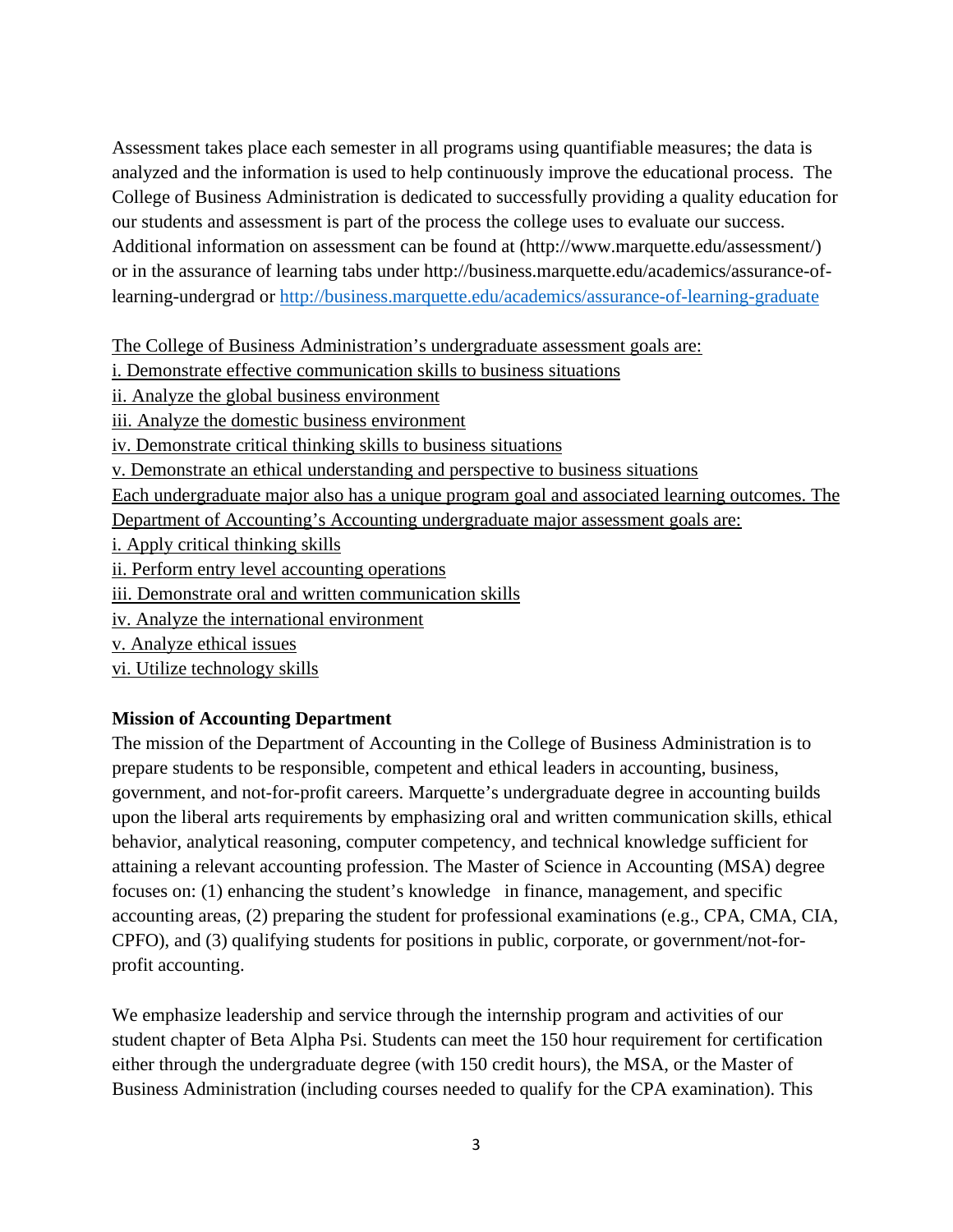information is also available at http://business.marquette.edu/departments/accounting. To graduate with an accounting major, you must have a minimum QPA (Quality Point Average) of 2.500 earned in all College of Business Administration courses taken at Marquette University. Also, a grade of C or higher must be earned in all ACCO courses and in BULA 3001 and 4001.

# **Grading**

Final course grades will be based on your total points for the course:

| <b>Undergraduate Grading:</b>                    |           |
|--------------------------------------------------|-----------|
| Exam 1                                           | $125$ pts |
| Exam 2                                           | 75 pts    |
| Exam 3                                           | $125$ pts |
| <b>International Financial Reporting Project</b> |           |
| Part I                                           | 50 pts    |
| Part II                                          | 25 pts    |
| Summary of Trade War                             | 20 pts    |
| Homework                                         | 60 pts    |
| Participation                                    | 20 pts    |
| Totals                                           | $500$ pts |
|                                                  |           |
| <u>Graduate Grading:</u>                         |           |
| Exam 1                                           | $125$ pts |
| Exam 2                                           | 75 pts    |
| Exam 3                                           | $125$ pts |
| <b>International Financial Reporting Project</b> |           |
| Part I                                           | 50 pts    |
| Part II                                          | 25 pts    |
| Summary of Trade War                             | 20 pts    |
| Homework                                         | 60 pts    |
| Research Paper & Presentation                    | 50 pts    |
| Participation                                    | 20 pts    |
| Totals                                           | 550 pts   |

Cut-off points-undergraduate students:

| 465-500   | $\mathsf{A}$ | $(93\% + )$         |
|-----------|--------------|---------------------|
| 450-464   | $A-$         | $(90\% - 92.99\%)$  |
| 435-449   | $B+$         | $(87\% - 89.99\%)$  |
| 415 - 434 | B.           | $(83\% - 86.99\%)$  |
| 400-414   | $B -$        | $(80\% - 82.99\%)$  |
| 380-399   |              | $C+$ (76% - 79.99%) |
| 365-379   | C            | $(73\% - 75.99\%)$  |
| 345-364   | $C_{\tau}$   | $(69\% - 72.99\%)$  |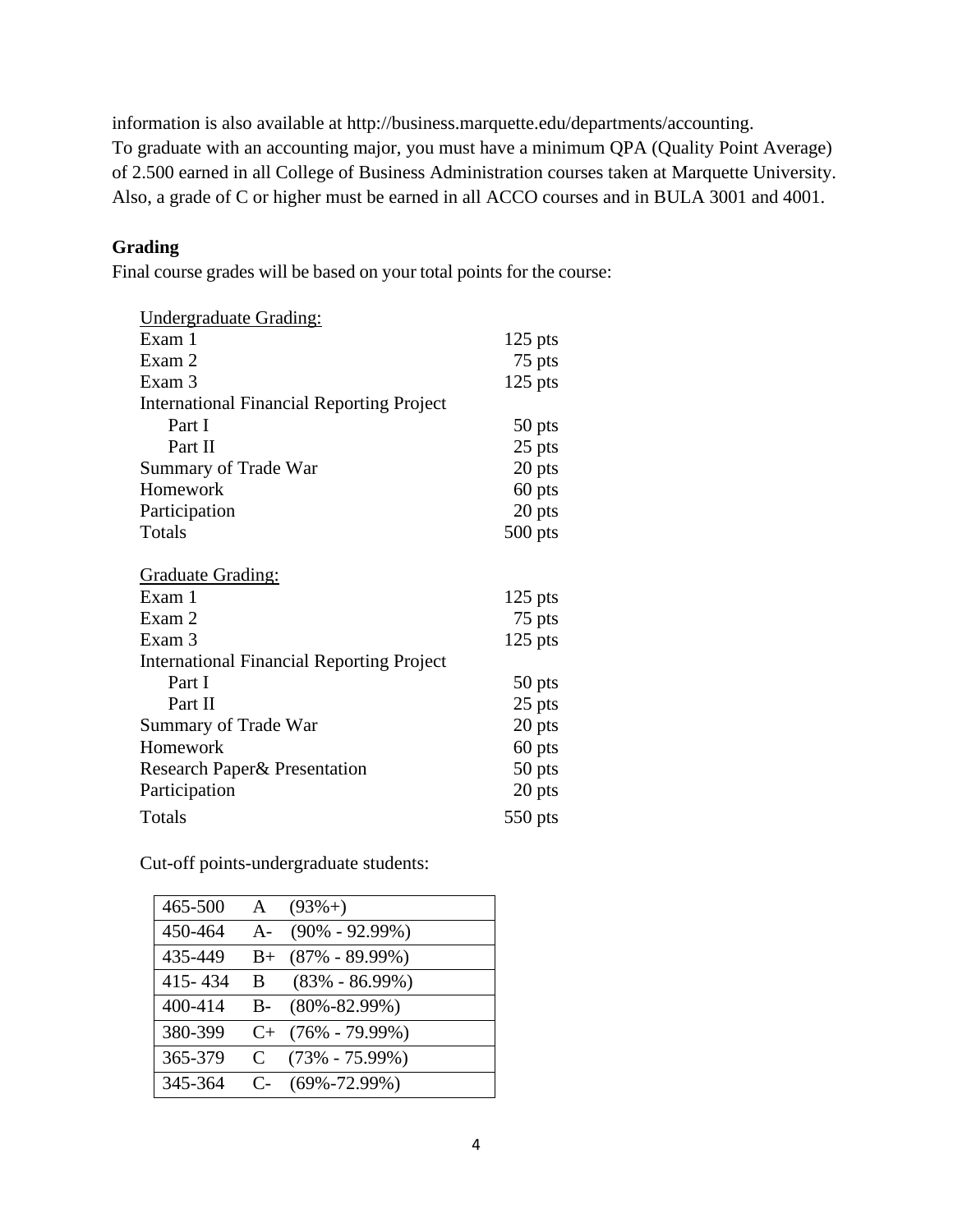|              | $\vert$ 330-344 D+ (66% - 68.99%) |
|--------------|-----------------------------------|
|              | $1300-329$ D $(60\% - 65.99\%)$   |
| $\vert$ <300 | $F \quad (\text{<}60\%)$          |

Cut-off points-graduate students:

| 512-550 | A       | $(93\% + )$        |
|---------|---------|--------------------|
| 495-511 | $A -$   | $(90\% - 92.99\%)$ |
| 479-494 | $B+$    | $(87\% - 89.99\%)$ |
| 457-478 | B.      | $(83\% - 86.99\%)$ |
| 440-456 | $B -$   | $(80\% - 82.99\%)$ |
| 418-439 | $C+$    | $(76\% - 79.99\%)$ |
| 402-417 | $\rm C$ | $(73\% - 75.99\%)$ |

If you have questions about your grade, please discuss it with me at your earliest convenience.

#### **Last Day to Withdraw**

Friday, April 17, 2020.

#### **Getting Help**

The best way to contact me is through email and office visit. I make it a point to respond to all e-mail questions within 24 hours during the business week. I frequently check my e-mail on weekends as well, but I can only commit to a response the following Monday.

#### **Technology Policy:**

Cell phones, laptops, tablets, kindles, and other electronic devices must be turned off and put away during class. Text messaging or using an electronic device during class without permission will count as an absence.

#### **Participation/Attendance**

I encourage and expect you to actively participate in class discussions. Completion of the homework assignments will enhance your opportunity to participate. Feel free to ask questions, as this will provide evidence of your preparation and interest in the course.

Attending class is essential to obtaining a good grade and understanding of the material. I will prepare a seating chart to take attendance at the top of the hour. The College of Business Administration attendance policy is followed in this class. Four absences, constituting the equivalent of two weeks out of a sixteen-week semester class that meets two times a week for 75 minutes, are considered excessive by the College, and students are subject to being dropped from the class roster without warning. Tardiness of more than 10 minutes also counts as an absence. You will be dropped (earning a grade of WA) on or with the fifth absence.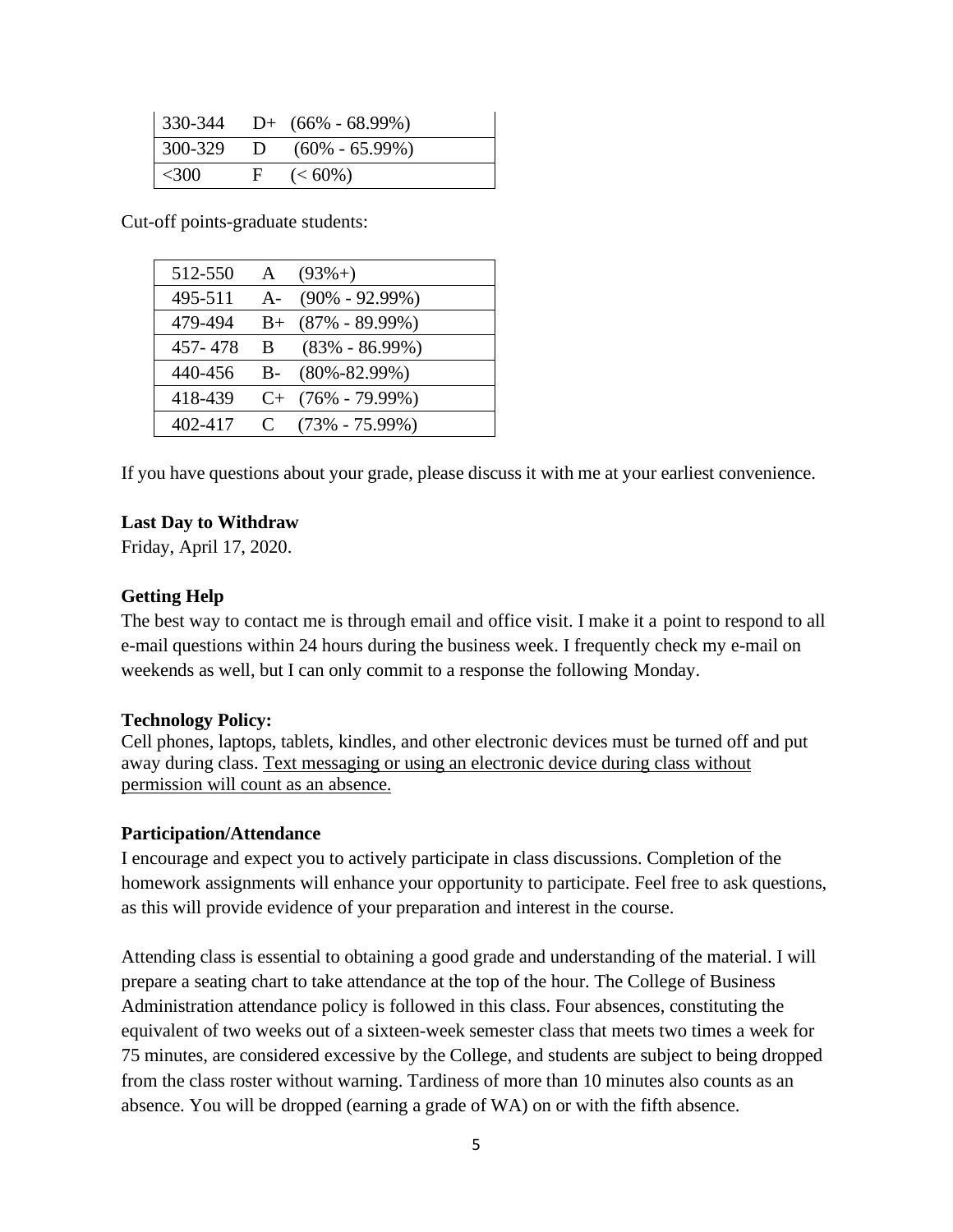Any absence, regardless of the reason, prevents students from getting the full benefit of the course on a day of absence and, as such, no distinction is made between excused and unexcused absences, with the following exceptions:

Absences resulting from legal obligations (such as jury duty). Absences resulting from university sanctioned activities and related travel.

Students assume all consequences that ensue from receiving a WA grade. These consequences include, but are not limited to: a delay in graduation, loss of eligibility for certain scholarships or financial aid, loss of full-time student status. After the WA grade has been issued, the student may not apply for a grade of W. All students enrolled in courses taught by the College of Business must conform to the attendance policy in effect for the College even though they are registered students through another college of division of Marquette University. College attendance policy also states that any student that is absent from any final exam in the college of business must file a written excuse with the assistant dean for undergraduate programs in the college's main office within 48 hours of the absence. Please see the college of business administration website for more information at:

<http://business.marquette.edu/academics/current-student-information>

In order to minimize the difficulties for both students and instructors caused by absences due to legal obligations, or university sanctioned activities and related travel students should:

Make every effort to schedule classes that will minimize conflicts caused by these activities and related travel.

Provide a schedule of all activities and related travel to me within the first week of each semester, or as soon as possible for non-scheduled events.

Obtain any class notes or other course material missed due to these absences before taking any subsequent examinations or submitting the end-of-semester report.

Make arrangements with the instructor to make up any missed work, prior to any of these absences.

#### Faculty should:

Develop with the student, an agreed upon and mutually acceptable resolution as to how missed classroom activities and missed work will be handled as a result of these activities, if make-up work is allowed in the faculty policy.

The above section represents university standards for absences due to legal obligations and university sanctioned activities and related travel; each undergraduate college may have additional requirements for students enrolling in its courses.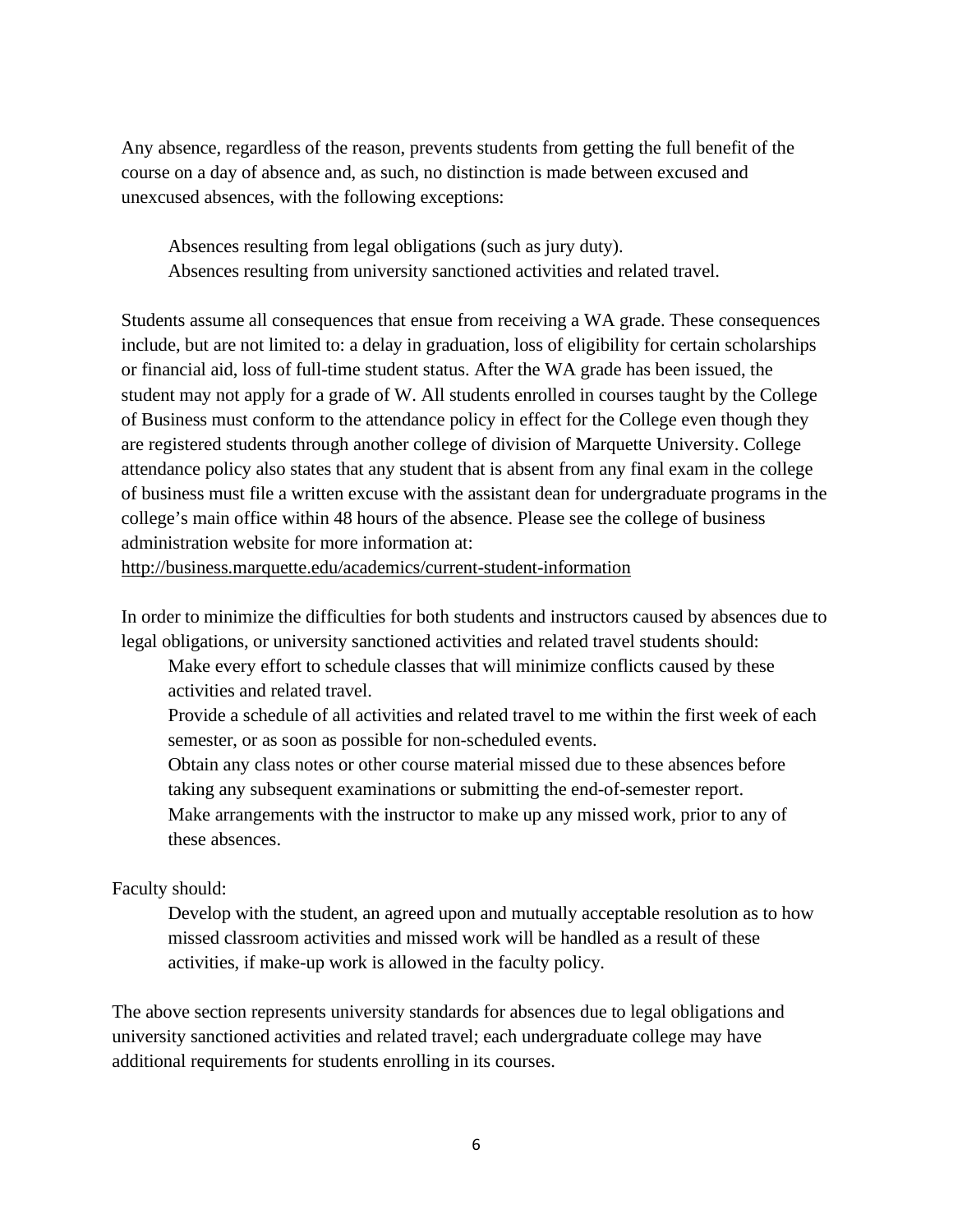#### **Background Summary of Trade War**

Students need to write a summary of critical business and accounting issues caused by the recent trade war. Information collected in this summary will be used to facilitate in-class discussion in Module 3. Detailed guidelines will be provided on a separate handout. This summary should be done by teams of three students. This summary is due on March 17, 2020.

#### **International Financial Reporting Project/20-F Project**

Students need to analyze the financial report of a foreign firm listed in United States. Detailed guidelines will be provided on a separate handout.

Project should be done by teams of three students. Part I of this project is due on March 5, 2020. Part II of this project is due on April 23, 2020.

## **Research Paper& Presentation**

This assignment is required for students registered for ACCO 5040. Students need to write a research report on a foreign country's accounting standards. Detailed guidelines will be provided on a separate handout. Research paper and presentation should be done by teams of three students. Research paper is due on April 7, 2020.

## **Exam Retention Policy**

We will have a chance to review graded exams in the class period following an exam. However, exams may not be removed from the classroom and must be returned. Failure to do so will result in a zero grade for the exam. You are also welcome to review your exams during the semester during my office hours.

#### **ClassOrganization**

Students are expected to thoroughly read each chapter before the chapter is discussed in class and have questions ready on points that they do not understand. After discussing the chapter material, we will go over exercises and problems to enhance your understanding.

# **Grade Appeals**

If a student does not agree with his/her grades on either exams or any other assignments, he/she can discuss the grade with the instructor within one week of period after the grades were disclosed. For example, if an exam is graded on February  $15<sup>th</sup>$ , the student can appeal the grade until February 22<sup>nd</sup>. Otherwise, his/her exam grade will not be modified.

To appeal the final grade, a student must take initiatives to resolve any disagreements with the instructor of the course. If this approach does not resolve any problem, the student has right to appeal the final grade by submitting a formal written statement to the chair of the Accounting Department. This statement must contain the reasons why the final grade should be different than the previous one assigned by the instructor. Students must initiate this appeal process by no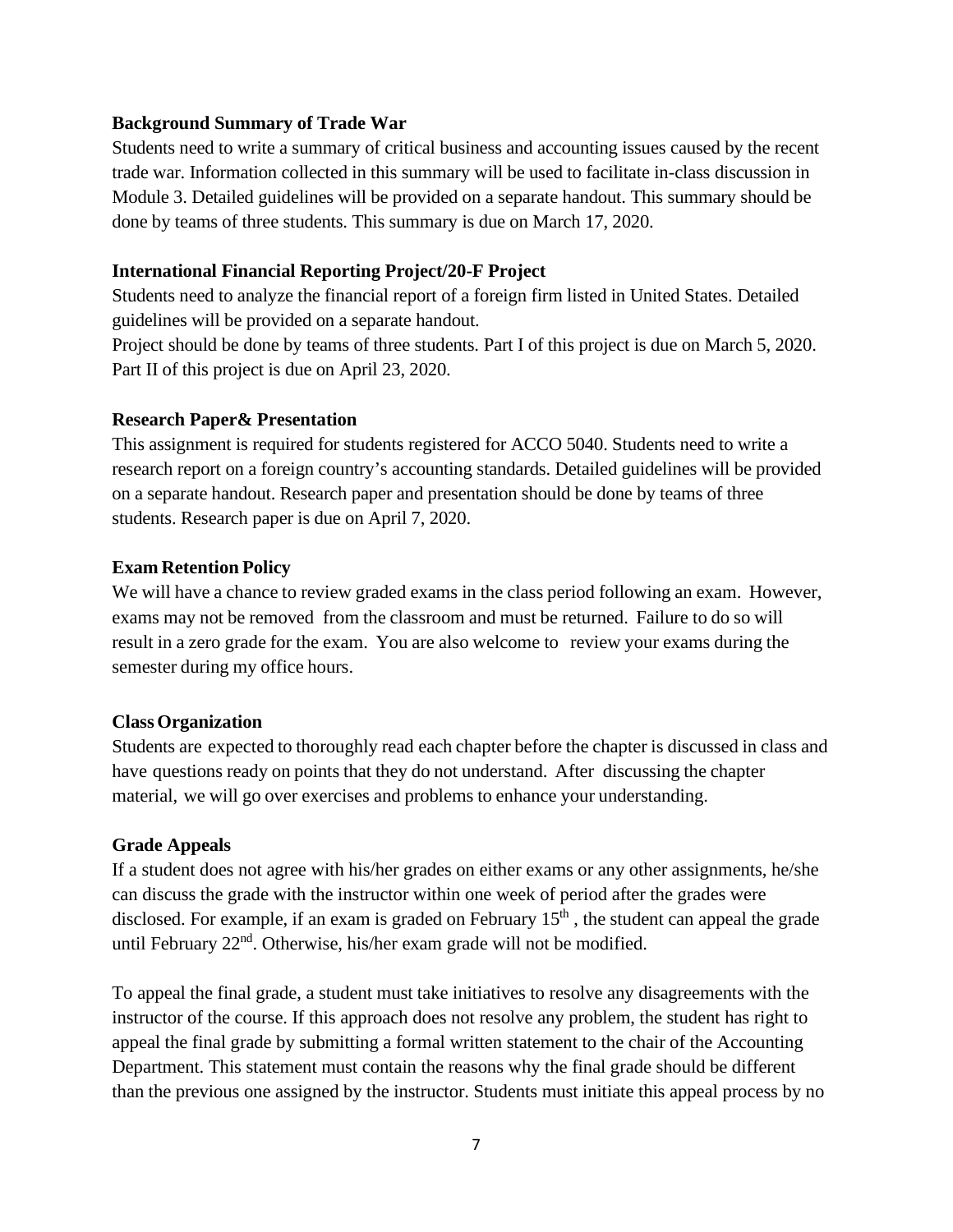later than the scheduled day to remove incompleteness. In other words, to submit formal statements, students have four weeks after the beginning of the regular academic term immediately following the term in which the final grade was assigned (or posted). After four weeks, students can appeal the final grade to the Associate Dean and the Dean of the College of Business Administration.

## **Special Needs**

Please inform me during the first week of class if you have any conditions that may limit or affect your ability to participate in this course so that we can make the necessary arrangements. You may also contact the Office of Student Disability Servicesin the 707 Building (8-1645) for more information (see also: [http://www.marquette.edu/disability-s](http://www.marquette.edu/disability-)ervices/).

#### **Emergency Plan**

Every Marquette University campus building has emergency shelter and evacuation plans. Please familiarize yourself with the plans of each building in which you take classes or attend meetings. Make sure to note the routes to the lowest level of the buildings for shelter during inclement weather, as well as exits from in the event of fire or other emergency.

## **Academic Integrity**

We, the scholars of Marquette University, recognize the importance of personal integrity in all aspects of life and work. We commit ourselves to truthfulness, honor, and responsibility by which we earn the respect of others. We support the development of good character in our academic community, and commit to uphold the highest standards of academic integrity as an important aspect of personal integrity. Our commitment obliges us as students, faculty, and staff to conduct ourselves according to the Marquette University Honor Code set forth below. We do this in pursuit of Marquette University's mission, which is the search for truth, the discovery and sharing of knowledge, the fostering of personal and professional excellence, the promotion of a life of faith, and the development of leadership expressed in service to others.

Students are asked to commit to academic integrity through the following *honor pledge*:

**I recognize the importance of personal integrity in all aspects of life and work. I commit myself to truthfulness, honor, and responsibility, by which I earn the respect of others. I support the development of good character, and commit myself to uphold the highest standards of academic integrity as an important aspect of personal integrity. My commitment obliges me to conduct myself according to the Marquette University Honor Code**.

The research paper is subject to submission to a plagiarism detection service such as 'Turnitin'. Students are required to turn in electronic versions of their written assignments. Academic dishonesty, which includes cheating dishonest conduct, plagiarism, and collusion, will not be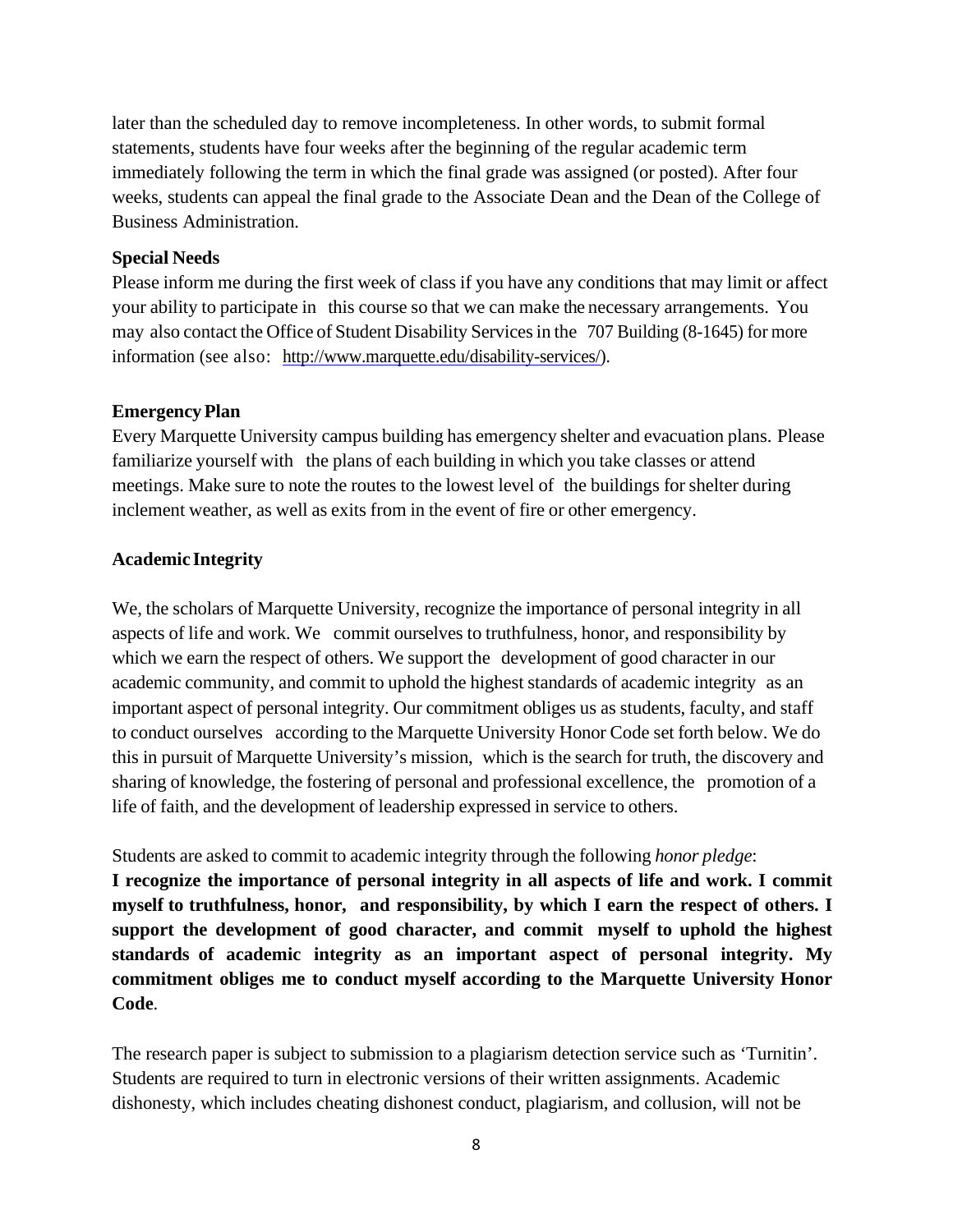tolerated. I will follow the University's procedures for incidents of academic dishonesty, which can have severe repercussions. Please review the University's policies and procedures: <http://bulletin.marquette.edu/schoolofmanagement/academicregulations/>

*Dishonesty in class assignments, including homework, quizzes, projects, and examinations shall be liable to a minimum censure of "F" in the course and a maximum censure of expulsion from the university.*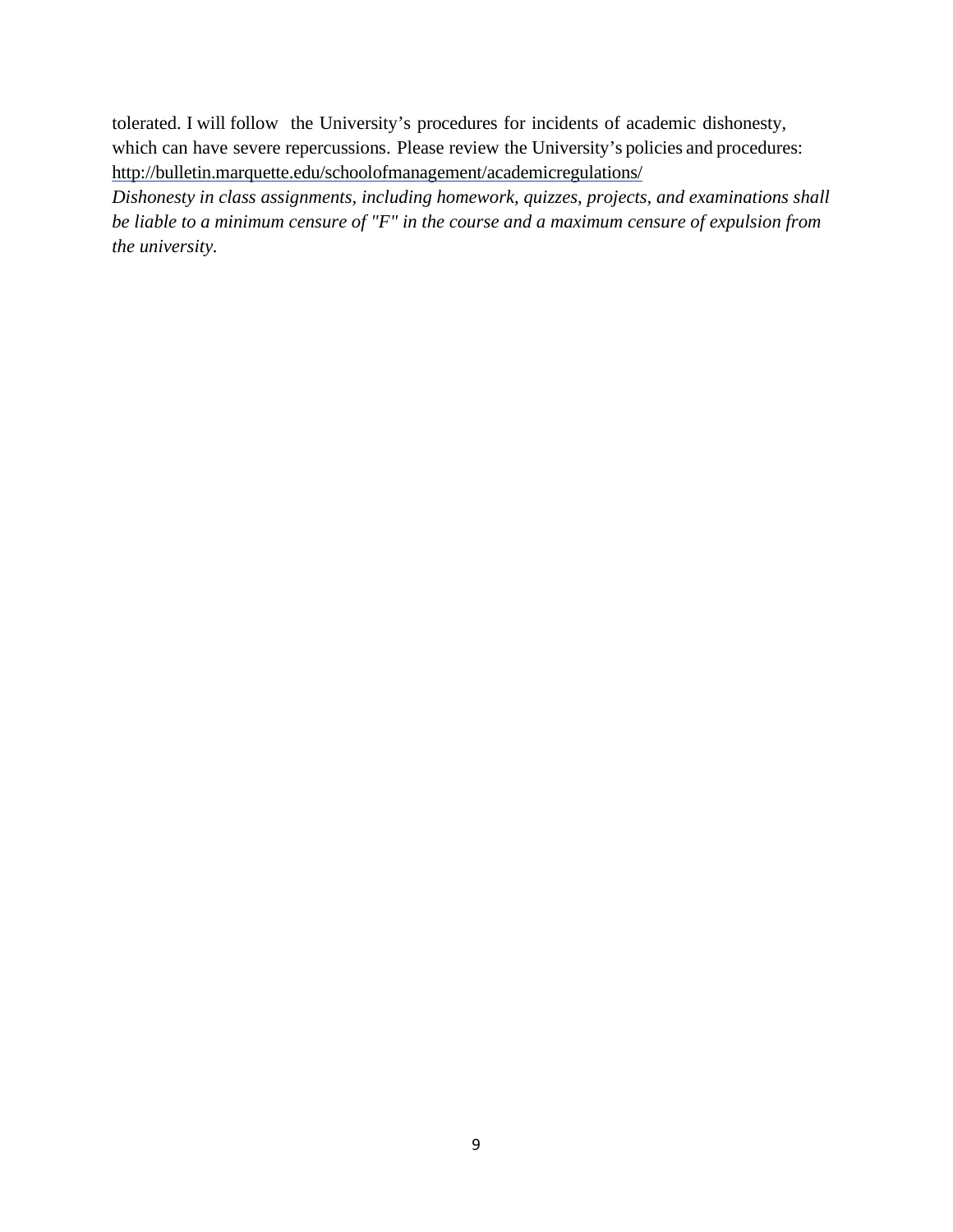|        |           |                             | <b>Schedule:</b> Tentative Schedule of Events (The timing is subject to change): |                                                                       |                                 |
|--------|-----------|-----------------------------|----------------------------------------------------------------------------------|-----------------------------------------------------------------------|---------------------------------|
|        |           |                             | Topic                                                                            | Pre-class Reading/In-Class Material                                   | Assignment/Project/Presentation |
| Week 1 | 1/14/2020 |                             | Introduction to International Accounting                                         |                                                                       |                                 |
|        | 1/16/2020 |                             | <b>Conceptual Framework</b>                                                      | Pre-Class Reading: Pg 79-82, Pg 68-<br>73; In-class: Handout          |                                 |
| Week 2 | 1/21/2020 |                             | Current Assets: US GAAP vs. IFRS                                                 | Pre-Class Reading: Pg 102-127, Pg<br>135-136; In-class: Handout/E&Y   |                                 |
|        | 1/23/2020 |                             | <b>Current Assets: US GAAP vs. IFRS</b>                                          | material                                                              |                                 |
| Week 3 | 1/28/2020 |                             | PP&E: US GAAP vs. IFRS                                                           | Pre-Class Reading: Pg 102-127, Pg<br>135-136; In-class: Handout/E&Y   |                                 |
|        | 1/30/2020 |                             | PP&E: US GAAP vs. IFRS                                                           | material                                                              |                                 |
| Week 4 | 2/4/2020  | Module 1:<br><b>US GAAP</b> | Intangible Assets: US GAAP vs. IFRS                                              | Pre-Class Reading: Pg 102-127, Pg<br>135-136; In-class: Handout/E&Y   |                                 |
|        | 2/6/2020  | vs. IFRS                    | Intangible Assets: US GAAP vs. IFRS                                              | material                                                              |                                 |
| Week 5 | 2/11/2020 |                             | Current Liabilities: US GAAP vs. IFRS<br>Long-term Liabilities: US GAAP vs.      | Pre-Class Reading: Pg 156-161, Pg<br>165-172, Pg 191-195; In-class:   | <b>HW 1 Due</b>                 |
|        | 2/13/2020 |                             | <b>IFRS</b>                                                                      | Handout/E&Y material                                                  |                                 |
| Week 6 | 2/18/2020 |                             | <b>Shareholders Equity/Financial Statement:</b><br><b>US GAAP vs. IFRS</b>       | Pre-Class Reading: Pg 156-161, Pg<br>165-172, Pg 191-195; In class:   |                                 |
|        | 2/20/2020 |                             | Miscellaneos Items/Review for Exam 1                                             | Handout/E&Y material                                                  | <b>HW</b> 2 Due                 |
|        |           |                             |                                                                                  |                                                                       |                                 |
| Week 7 | 2/25/2020 |                             | Exam $1(125$ points)                                                             |                                                                       |                                 |
|        | 2/27/2020 |                             | World Wide Accounting Diversity                                                  | Pre-Class Reading: Pg 22-51                                           |                                 |
| Week 8 | 3/3/2020  | Module 2:<br>World Wide     | World Wide Accounting<br>Diversity/Comparative Accounting                        | Class Discussion: Nobes 1983,<br>Doupnik 1993                         |                                 |
|        |           | Accounting                  |                                                                                  | Pre-Class Reading: Pg 61-93,<br>additional materials will be assigned |                                 |
|        | 3/5/2020  |                             | <b>Accounting Harmonization-Timeline</b>                                         | before the class.                                                     | 20-F Project Part I (IFRS) Due  |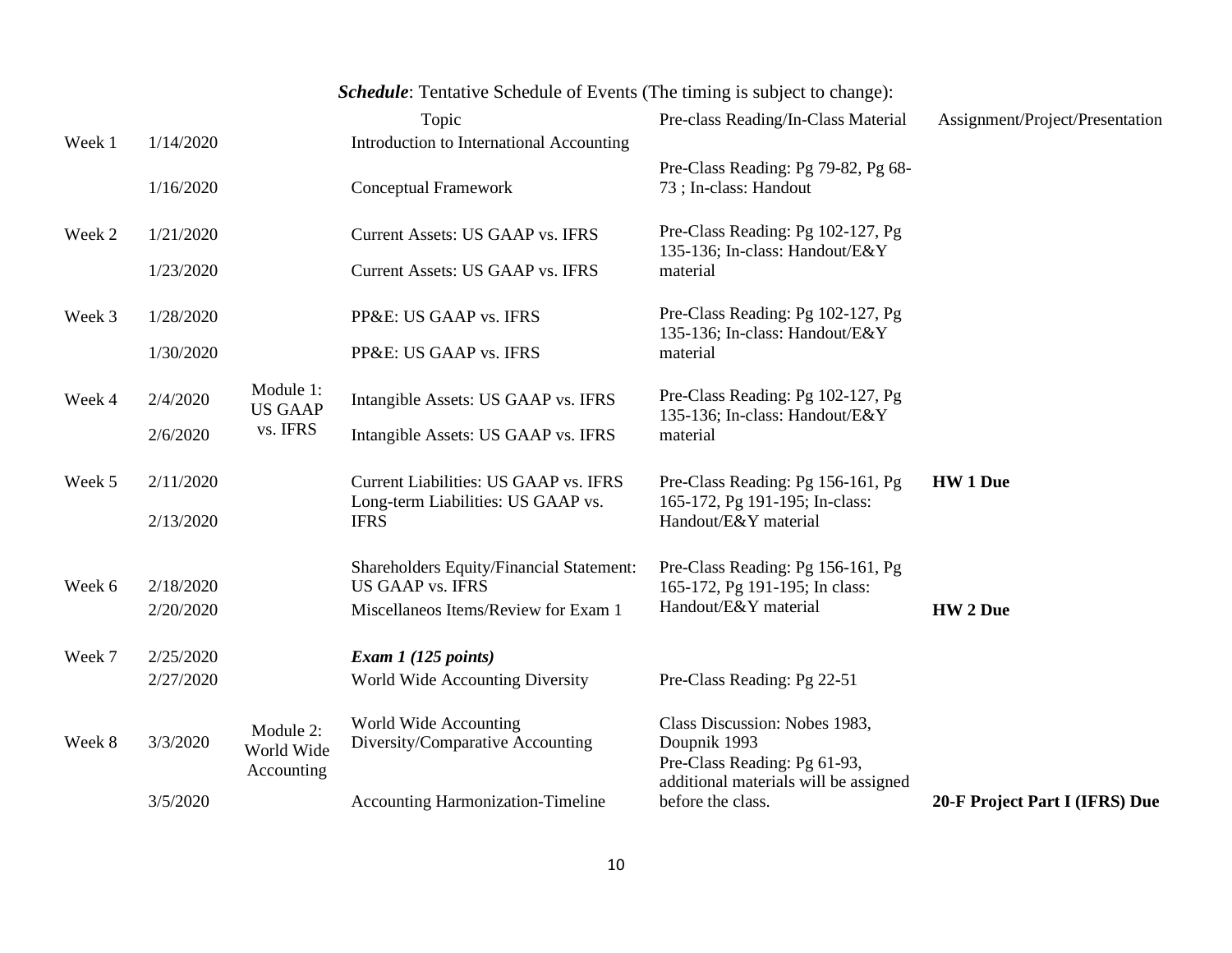| Week 9  | 3/10/2020              |                            | Spring Break-No Class                                                                                          |                                                             |                                                          |
|---------|------------------------|----------------------------|----------------------------------------------------------------------------------------------------------------|-------------------------------------------------------------|----------------------------------------------------------|
|         | 3/12/2020              |                            | Spring Break-No Class                                                                                          |                                                             |                                                          |
| Week 10 | 3/17/2020<br>3/19/2020 |                            | <b>International Convergence-Timeline</b><br><b>International Convergence-</b><br>Timeline/Review for Exam 2   | Pre-Class Reading: Pg 61-93; Class<br>Discussion: Zeff 2012 | <b>Summary for Trade War Due</b>                         |
| Week 11 | 3/24/2020              |                            | Exam 2 (75 points)                                                                                             |                                                             |                                                          |
|         | 3/26/2020              |                            | Foreign Currency: Concepts &<br>Transactions                                                                   | Pre-Class Reading: Pg 214-223                               |                                                          |
| Week 12 | 3/31/2020              |                            | Foreign Currency: Risk Exposures &<br>Hedging (Forward Contract Hedging)<br>Foreign Currency: Risk Exposures & | Pre-Class Reading: Pg 223-243                               |                                                          |
|         | 4/2/2020               |                            | Hedging (Option Contract Hedging)                                                                              |                                                             |                                                          |
| Week 13 | 4/7/2020<br>4/9/2020   | Module 3:<br>Multinational | Foreign Currency: Risk Exposures &<br>Hedging (Option Contract Hedging)<br><b>Easter Break-No Class</b>        |                                                             | <b>Graduate Student Presentation</b>                     |
| Week 14 | 4/14/2020              | Corporations               | Foreign Currency: Financial Statement<br>Translation                                                           | Pre-Class Reading: Pg 277-306;<br><b>Handout Problem</b>    |                                                          |
|         | 4/16/2020              |                            | <b>Transfer Pricing</b>                                                                                        | Pre-Class Reading: Pg 369-394                               | HW 3 Due                                                 |
| Week 15 | 4/21/2020              |                            | <b>Transfer Pricing</b>                                                                                        |                                                             | 20-F Project Part II (IFRS,                              |
|         | 4/23/2020              |                            | <b>Strategic Accounting Issues</b>                                                                             |                                                             | <b>Foreign Currency and Risk</b><br><b>Hedging</b> ) Due |
| Week 16 | 4/28/2020              |                            | <b>Strategic Accounting Issues</b>                                                                             |                                                             | <b>HW 4 Due</b>                                          |
|         | 4/30/2020              |                            | Wrap-up/Review for Final Exam                                                                                  |                                                             |                                                          |
|         | 5/6/2020               |                            | Exam $3(125$ points)                                                                                           |                                                             |                                                          |